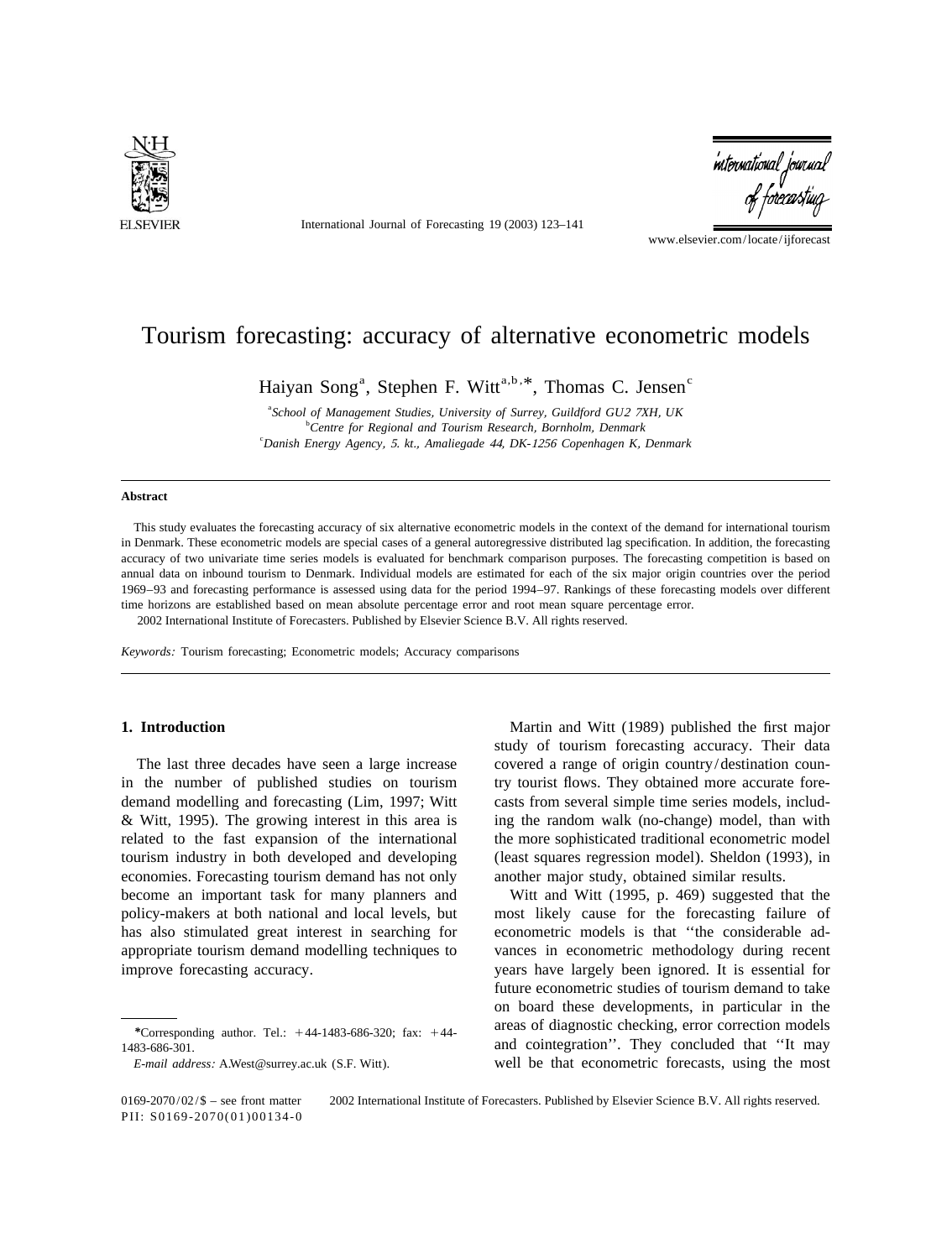up-to-date methodological developments, would be tourism industry and increasing competition in the

ing up-to-date developments in econometric meth- ers, and these changes may well have caused tourism odology have started to appear recently in the demand elasticities to vary over time. Also, in some literature, but have reached conflicting conclusions in countries foreign holidays to certain destinations are terms of the methods that generate the most accurate now regarded as less of a luxury than previously, and forecasts. For example, Kulendran and King (1997) may even have become necessities, due to changes in and Kulendran and Witt (2001) found that econo- consumers' tastes and improving economic condimetric models were still outperformed by simple tions in the generating countries. univariate time series models. By contrast, Kim and Econometric models of tourism demand have to Song (1998) and Song, Romilly and Liu (2000) date been based largely on the search for structural found that the forecasting performance of econo- stability and a belief that the future will be similar to metric models was superior to simple time series the past. Such assumptions, however, may not be models. tenable in the light of the above discussion, in which

reasons. First, the performance of econometric ism demand models are likely to be poor. The time models is sensitive to the different methodologies varying parameter (TVP) approach allows for strucused (Clements & Hendry, 1998). Thus, the Johan- tural instability, and is therefore expected to improve sen cointegration technique (Johansen, 1988) used by forecasting accuracy when structural instability is Kulendran and King (1997) and Kulendran and Witt present in tourism demand models. The TVP ap- (2001) may well lead to different conclusions than proach has been successfully used in modelling and the Engle–Granger two-stage approach (Engle & forecasting other economic activities (Brown, Song, Granger, 1987) used by Kim and Song (1998) and & McGillivray, 1997; Riddington, 1993; Song, Liu, Song et al. (2000). Second, different data frequencies & Romilly, 1996, 1997; Song, Romilly, & Liu, 1998; may lead to different conclusions. For example, Kim Stock & Watson, 1996; Swamy, Conway, & Leand Song (1998) and Song et al. (2000) used annual Blanc, 1989). However, the application of the TVP data, whereas Kulendran and King (1997) and method to tourism has been rare (but see Riddington, Kulendran and Witt (2001) used quarterly data. It 1999 and Song & Witt, 2000). may well be that annual data have fewer unit roots The purpose of this paper is to examine the and fewer cointegrating vectors than the same series forecasting accuracy of a range of alternative modern at quarterly frequency, and different cointegrating econometric modelling approaches in the context of relationships usually lead to different error correction the demand for international tourism. The six models models (ECMs). Third, econometric studies of tour- evaluated in this paper are special cases of a general ism demand generally assume that the structure of autoregressive distributed lag model (ADLM) and the model used for forecasting is constant over time, they comprise a long-run static cointegration regresi.e. the parameters of the model remain unchanged sion; two error correction models, one based on the over the sample period. This assumption may be too Wickens and Breusch (1988) (WB) approach and the restrictive, and result in time series models out- other on the Johansen (1988) maximum-likelihood performing econometric models. The international (JML) approach; a reduced ADLM; an unrestricted tourism market has gradually changed from supply vector autoregressive (VAR) model; and a TVP driven to demand driven since the 1970s. The model. In addition, the forecasting accuracy of two attitudes of tourists and tourism suppliers have also univariate time series models is evaluated for benchchanged accordingly. The choice of holiday destina- mark comparison purposes; these models are an tions for tourists was initially restricted by limited ARIMA model and the no-change model (the latter supply, and tourism demand was generally inelastic is included as it has consistently generated more with respect to the price and quality of tourism accurate forecasts of international tourism demand products. The subsequent massive growth in the than least squares regression). The forecasting ac-

more accurate'' (Witt & Witt, 1995, p. 470). international tourism market have provided a wide Articles on tourism demand modelling incorporat- range of choices of holiday destinations for consum-

Conflicting results may arise for three main case forecasts generated using fixed parameter tour-